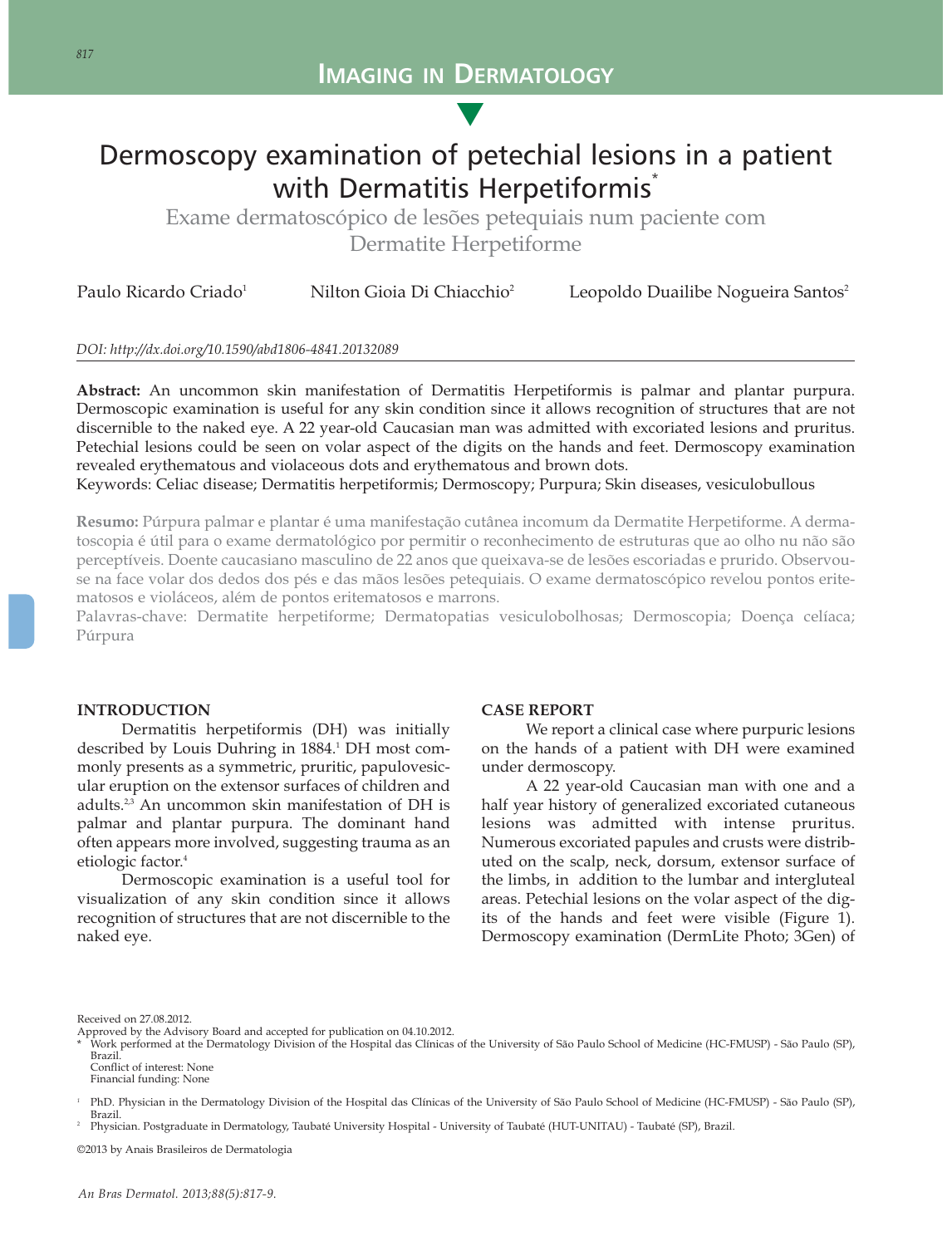the volar surface of the fingers revealed erythematous and violaceous dots (new petechial lesions) and erythematous and brown dots (old petechial lesions) (Figure 2). The patient´s medical history included hypothyroidism. He presented no gastrointestinal symptoms. He was right-handed.

The vicinity of a purpuric lesion on the second finger of his right hand was biopsied. Hematoxilineosin stain revealed a subepidermal vesicle with neutrophils infiltrate in the dermal papillae (Figure 3A). Direct immunofluorescence exam of the apparently normal perilesional skin revealed granular IgA deposits on the upper dermis (Figure 3B). The serum level of anti-transglutaminase IgA antibodies was 18U/ml (ELISA, normal range: under 10U/ml) and G6PD was normal. Dapsone 100mg per os was initiated. After 3 days, there was no pruritus, and a glutenfree diet was accepted. On the 20th day of treatment, we saw only residual hyperpigmentated lesions.



**<sup>F</sup>IGURE <sup>1</sup>**: Dermatitis Herpetiformis. Petechial lesions on the finger



**<sup>F</sup>IGURE <sup>2</sup>**: Dermatitis Herpetiformis. Under dermoscopy exam (DermLite Photo; 3Gen), erythematous and violaceous dots can be seen (New petechial lesions, thick arrows) and erythematous and brown dots (Old petechial lesions, thin arrows)



**<sup>F</sup>IGURE <sup>3</sup>**: Dermatitis Herpetiformis. **A.** (Hematoxylin and Eosin, 100x) subepidermal vesicle with neutrophilic infiltrate in the papillary dermis. **B.** (Direct immunofluorescence): IgA deposit in a granular pattern in the upper dermis

## **DISCUSSION**

A Hungarian group presented a large series of children with DH displaying hemorrhagic palmar lesions, with the right palm and index finger more involved. Mechanical factors were thought to exacerbate the lesions, and the right-sided predominance could probably be ascribed to most patients being right-handed.5

The atypical palmar and plantar purpura presentation of DH has been reported in the literature by many authors. However, description of the dermoscopy examination has never been reported. Vazquez-Lopez *et al* recently revised the dermoscopic patterns of purpuric lesions, but did not describe lesions similar to those cited above.<sup>6</sup>

Our case suggests that dermatologists need to perform a careful dermoscopy exam of the hands and feet in order to find new clues in cases where DH is a possible diagnosis.  $\Box$